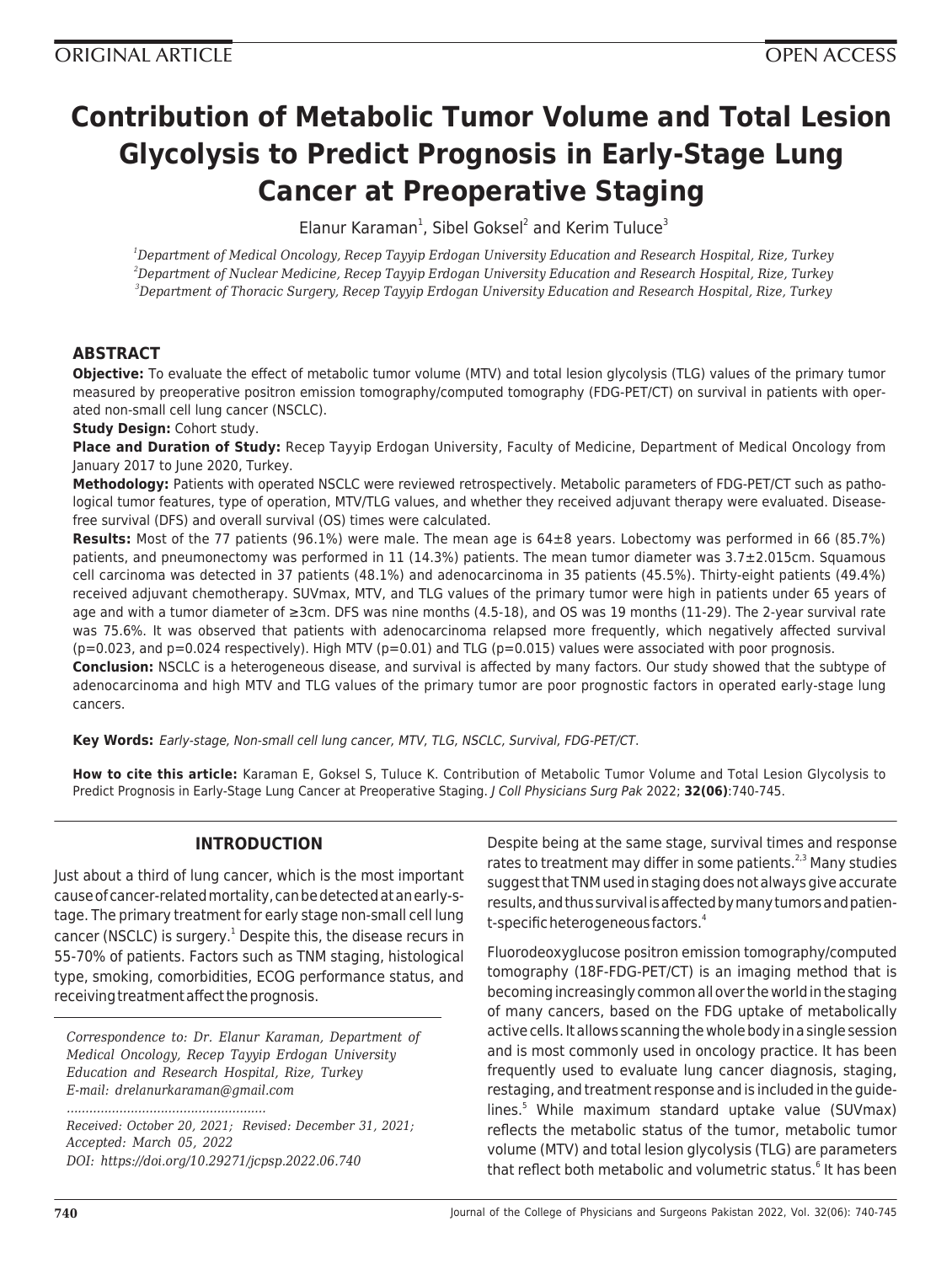reported that high MTV and TLG levels in lung cancer may be prognostic factors in stipulating disease-free survival (DFS) and overall survival (OS).<sup>7</sup> Despite advances in diagnosis and treatment modalities, the 5-year survival rate is 50%, even in patients who underwent surgery.<sup>6</sup> It is crucial to determine the prognostic factors that can predict patients with a high risk of relapse in early-stage NSCLC patients, where survival has not yet been brought to the desired levels.<sup>5</sup>

In this study, ıt was aimed to appreciate the effect of metabolic parameters of FDG-PET/CT such as SUVmax, MTV, and TLG of the primary tumor on survival in patients with early-stage NSCLC who had undergone surgery.

#### **METHODOLOGY**

Before starting the study, ethical approval was obtained from the Ethics Committee of Recep Tayyip Erdoğan University Faculty of Medicine (Date: 24.06.2020, no: 2020/122). The study was managed according to the Helsinki principles. NSCLC patients with operated who applied to the Medical Oncology outpatient clinic of the University Hospital between 2017 to 2020 were evaluated retrospectively. Patients aged >18 years with preoperative FDG-PET/CT images and who had undergone surgery for first-line treatment of the primary tumor were included in the study. Patients with synchronous or metachronous tumors, stage IV disease, and those who did not undergo preoperative FDG-PET/CT imaging, receiving neoadjuvant therapy prior to initial FDG-PET/CT scan were excluded from the study. Clinical features of the patients, tumor location, histopathological subtype of NSCLC, date of diagnosis, type of operation, two-dimensional tumor diameter on FDG-PET/CT scan, visceral pleural invasion, presence of perineural invasion (PNI) and lymphovascular invasion (LVI), pathological tumor grade, preoperative SUVmax, SUVmean, MTV and TLG values of the primary tumor on the FDG-PET/CT scanning, whether they received adjuvant treatment after the surgery, and whether they developed recurrence during the follow-up of the patients were recorded. DFS was calculated as the time from diagnosis to recurrence, and OS was calculated as the time from diagnosis to death or last follow-up.

At least 6 hours of fasting was requested from the patients before the FDG injection. The fasting blood glucose levels of all the patients were <200 mg/dL before scanning. Approximately 220-370 MBq dose of 18F-FDG was given intravenously to the patients. An oral contrast agent was given to all patients. The patients were subjected to the FDG-PET/CT (Siemens Biograph mCT, 20 slices) with 3D mode and TOF features, following a resting period of 50–70 minutes in the waiting room. Images were obtained from the head to the upper thigh region. A low dose CT scan was collected at an average of 120 kV and 50 mAs for attenuation correction of FDG-PET images. The FDG-PET acquisition was obtained at the rate of 2 minutes per bed position. All FDG-PET/CT images of the patients were re-evaluated by nuclear medicine physician a board-certified. SUVmax, SUVmean, MTV, TLG values were calculated automatically in the software program in the primary tumor plotted volume of

interest (VOI) area. No measurements were made to the lymph nodes. The threshold value used in MTV calculation was taken as 40% of SUVmax and above, and metabolically active tumor volume was calculated.

IBM © SPSS program version 20 was used for the analyses. In the study, descriptive data were shown as n and % values in categorical data and median [(IQR: Interquartile range (25-75 percentile values)] values in continuous data. Chi-square and Fisher tests were used to compare categorical data. Whether the data were normally distributed or not was evaluated with the Kolmogorov-Smirnov test. Mann-Whitney U-test and Kruskal Wallis tests were used for data that did not show normal distribution. Spearman and Pearson correlation analyses were used for correlation analysis. The Kaplan Meier test was used in the survival analysis of the patients, while the factors affecting the survival time were evaluated with the Cox regression analysis. P<0.05 was accepted for statistical significance in all analyzes.

#### **RESULTS**

A total of 77 patients mean age 64.3±8 with surgery history of lung cancer, most of whom were male 74 (96.1%) and 3 (3.9%) were female were included in the study. When the difference in the metabolic parameters of the primary tumor between the patients with and without recurrence was examined, it was found that MTV, and TLG values were higher in patients with recurrence. However, SUVmax-SUV mean values were similar in both groups, and no significant difference was found. Demographic and clinical data of all patients according to recurrence status are summarised in Table I.

Right upper and middle lobectomy to 28 patients (36.4%), left upper lobectomy to 18 (23.4%) patients, right lower lobectomy to 12 (15.6%) patients, the left lower lobectomy to 8 (10.4%) patients was performed. Pneumonectomy was performed on 11 (14.3%) patients. While 30 patients (39%) were Stage 1, 25 patients (32.5%) were Stage 2 and 22 patients (28.6%) were Stage 3. No statistically significant difference was determined when metabolic parameters of FDG-PET/CT (SUVmax, SUVmean, MTV, TLG) were analyzed according to stages. Recurrence was detected in 15 patients (19.5%), and metastasis was found in 18 patients (23.4%). It was observed that 39 patients (50.6%) received adjuvant chemotherapy, 7 (9.1%) patients received adjuvant chemotherapy and radiotherapy, and 31 patients (40.3%) did not receive adjuvant therapy.

When the relationship between metabolic tumor parameters and age, tumor diameter, presence, and the number of the metastatic lymph node are examined; SUVmax and TLG were negatively correlated with age  $(r=-0.261, p=0.022; r=-0.224, p=0.022)$ p=0.064, respectively), SUVmax, MTV, and TLG were positively correlated with tumor diameter ( $r=0.340$ ,  $p=0.002$ ;  $r=0.676$ , p<0.001, r=0.699, p=<0.001, respectively). It was observed that only TLG was positively correlated with the total number of metastatic lymph nodes (r=0.243, p=0.048). There was no significant correlation between the presence of metastatic lymph nodes and metabolic tumor parameters (Table II).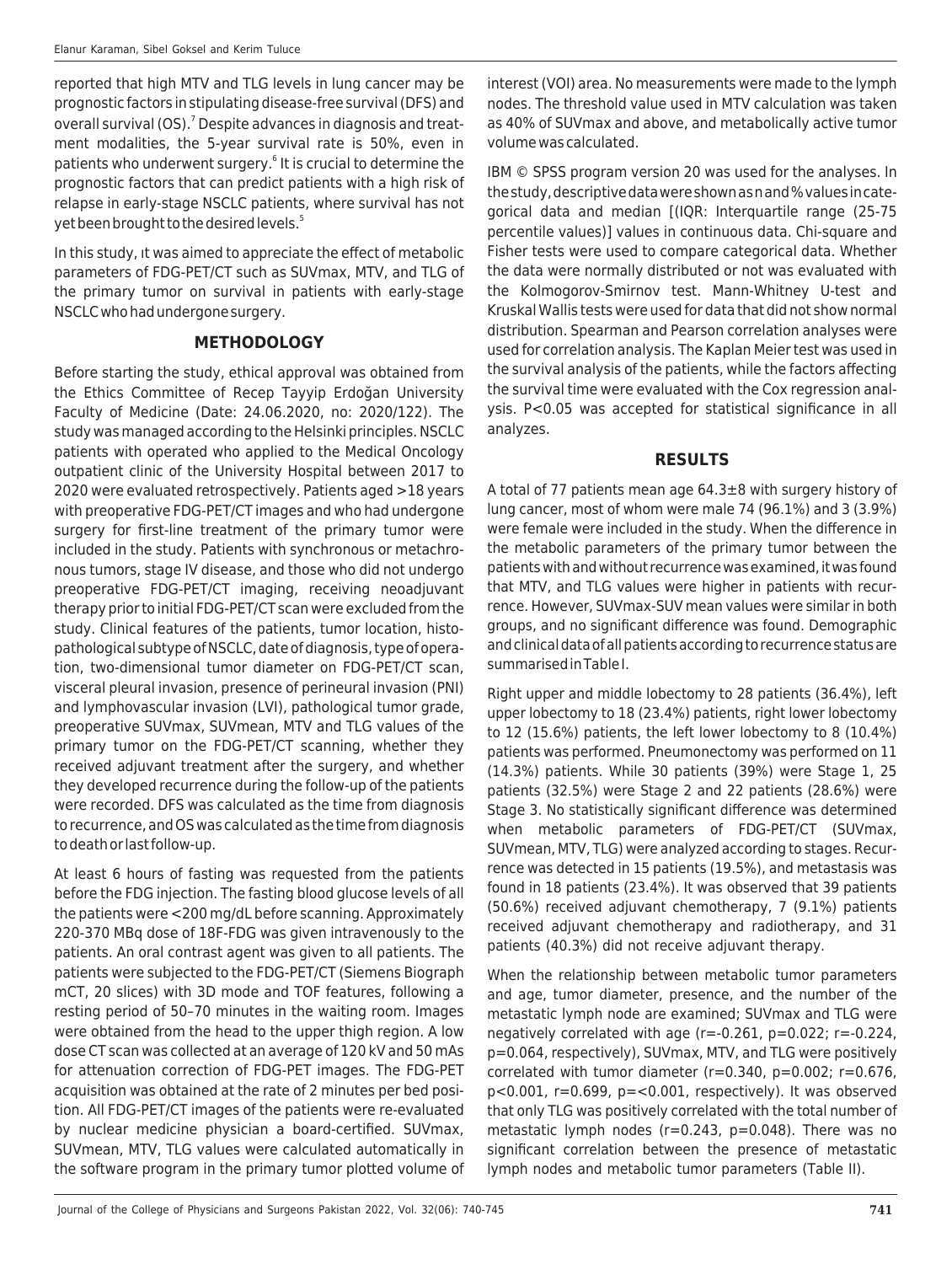#### **Table I: Demographic and clinical characteristics of patients.**

|                                                          | Total (%)<br>$n = 77(100)$ | <b>Recurrence or</b><br>metastasis (%)<br>$n = 24(31.2)$ | <b>No Recurrence or</b><br>metastasis (%)<br>$n = 53(68.8)$ | p                    |
|----------------------------------------------------------|----------------------------|----------------------------------------------------------|-------------------------------------------------------------|----------------------|
| Age (mean or median)                                     | $64.28 \pm 7.9$            | 60.5 (55.5-68.5)                                         | 66 (60-70)                                                  | $0.176^{a}$          |
| Gender                                                   |                            |                                                          |                                                             |                      |
| Male                                                     | 74 (96.1)                  | 22 (91.6)                                                | 52(98.1)                                                    |                      |
| Female                                                   | 3(3.9)                     | 2(8.3)                                                   | 1(1.8)                                                      | $0.228^{b}$          |
| Histopathological Subgroup                               |                            |                                                          |                                                             |                      |
| Adenocarcinoma                                           | 35 (38.9)                  | 16(66.6)                                                 | 19 (35.8)                                                   |                      |
| Squamous Cell Carcinoma                                  | 37 (48.0)                  | 7(29.1)                                                  | 30(56.6)                                                    |                      |
| Others                                                   | 5(6.5)                     | 1(4.1)                                                   | 4(7.5)                                                      | $0.023^{b}$          |
| Tumor size (mm, median)                                  | 37 (10-90)                 | 35.5 (10-85)                                             | 38 (15-90)                                                  | $0.741$ <sup>a</sup> |
| Lemphovascular invasion, n:76                            |                            |                                                          |                                                             |                      |
| $(+)$                                                    | 23(30.2)                   | 5(20.8)                                                  | 18 (34.6)                                                   |                      |
| $(-)$                                                    | 53 (69.7)                  | 19 (79.1)                                                | 34 (65.3)                                                   | 0.224c               |
| Perineural invasion, n:73                                |                            |                                                          |                                                             |                      |
| $(+)$                                                    | 17(23.2)                   | 3(13.0)                                                  | 14(28.0)                                                    |                      |
| $(-)$                                                    | 56 (76.7)                  | 20 (86.9)                                                | 36 (72.0)                                                   | 0.160 <sup>c</sup>   |
| Surgical margin, n:76                                    |                            |                                                          |                                                             |                      |
| $(+)$                                                    | 6(7.9)                     | 3(13.0)                                                  | 3(5.6)                                                      |                      |
| $(-)$                                                    | 70 (92.1)                  | 20(86.9)                                                 | 50 (94.3)                                                   | 0.359 <sup>c</sup>   |
| Plevral invasion, n:75                                   |                            |                                                          |                                                             |                      |
| $(+)$                                                    | 31(41.3)                   | 8(34.7)                                                  | 23 (44.2)                                                   |                      |
| $(-)$                                                    | 44 (58.7)                  | 15(65.2)                                                 | 29 (55.7)                                                   | $0.444^c$            |
|                                                          |                            |                                                          |                                                             |                      |
| Metabolic parameters of primary tumor<br>SUVmax (median) |                            |                                                          |                                                             |                      |
| SUVmean (median)                                         | $12(8.1-17.8)$             | $12.1(8.7-17.7)$                                         | $12.0(8.1-19.3)$                                            | $0.939^{\circ}$      |
| MTV ( $cm3$ , median)                                    | $7.7(5.0-11.1)$            | $7.7(4.5-11.0)$                                          | $7.7(5-11.5)$                                               | $0.722$ <sup>a</sup> |
| TLG (g, median)                                          | 12.3 (4.9-32.1)            | 14.8 (6.1-51.6)                                          | $11.5(4.1-31.3)$                                            | $0.390^{\circ}$      |
|                                                          | 107.3 (25.5-312.2)         | 102.9 (29.8-396.3)                                       | 107.9 (23.3-249.8)                                          | $0.703^{\circ}$      |
| Type of Surgery                                          |                            |                                                          |                                                             |                      |
| Lobectomy                                                | 66 (85.7)                  | 22(91.6)                                                 | 44 (83.0)                                                   |                      |
| Pneumonectomy                                            | 11(14.2)                   | 2(8.3)                                                   | 9(16.9)                                                     | $0.265^{b}$          |
| <b>Adjuvant Treatment</b>                                |                            |                                                          |                                                             |                      |
| Yes (CT/CT+RT)*                                          | 46 (59.7)                  | 16 (66.6)                                                | 30(56.6)                                                    |                      |
| <b>No</b>                                                | 31(40.3)                   | 8(33.3)                                                  | 23(43.3)                                                    | $0.404^c$            |
| Overall Survival (OS) (month)                            | 19 (11-29)                 | 37.2 (26.2-48.1)                                         | 87.6 (76.5-98.7)                                            | 0.003 <sup>d</sup>   |

IQR: Interquartile range (25-75 percentile values), <sup>a</sup>Mann Whitney U-test, <sup>p</sup>Fisher test, ʿKi kare test, ʿKaplan-Meier test \*Recurrence or metastasis status could not be determined in 3 patients who underwent lobectomy \*\*CT: Chemotherapy, RT: Radiotherapy.

| Table II: Correlation between metabolic tumor parameters with age, tumor diameter, presence of lymph node metastases, and number of |  |  |  |
|-------------------------------------------------------------------------------------------------------------------------------------|--|--|--|
| metastatic lymph nodes.                                                                                                             |  |  |  |

|                          | Age        |       |            | Tumor size |            | <b>Presence of metastatic</b><br>Ivmph nodes |            | Total metastatic lymph<br>nodes |  |
|--------------------------|------------|-------|------------|------------|------------|----------------------------------------------|------------|---------------------------------|--|
|                          | <b>Rho</b> |       | <b>Rho</b> |            | <b>Rho</b> |                                              | <b>Rho</b> |                                 |  |
| <b>SUVmax</b>            | $-0.261$   | 0.022 | 0.340      | 0.002      | 0.222      | 0.054                                        | 0.039      | 0.740                           |  |
| $MTV$ (cm <sup>3</sup> ) | -0.175     | 0.151 | 0.676      | < 0.001    | 0.018      | 0.882                                        | 0.180      | 0.145                           |  |
| TLG(g)                   | -0.224     | 0.064 | 0.699      | ${<}0.001$ | 0.080      | 0.515                                        | 0.243      | 0.048                           |  |

\* Sperman korelasyon analizi; \*\*SUVmax: Maximum standart uptake value, MTV: Metabolic tumor volmue, TLG: Total lesion glycolysis.

When the survival times were examined, the OS was 19 months (11-29), and the DFS was 9 months (4.5-18). In the follow-ups, 23 patients (29.9%) dead. No significant correlation was observed between the metabolic parameters of the primary tumor and the development of recurrence or metastasis. It was observed that patients with the adenocarcinoma histological subtype relapsed or metastasized more frequently than other histological types (p=0.023). OS was

lower in patients with adenocarcinoma histology who developed recurrence or metastasis than in other histologic types (p=0.024; Figure 1).

When recurrence developed in patients who had more than six lymph nodes removed during the operation, it was determined that they lived longer than those who had less than six lymph nodes removed (82.4 vs. 28.3 months p=0.016).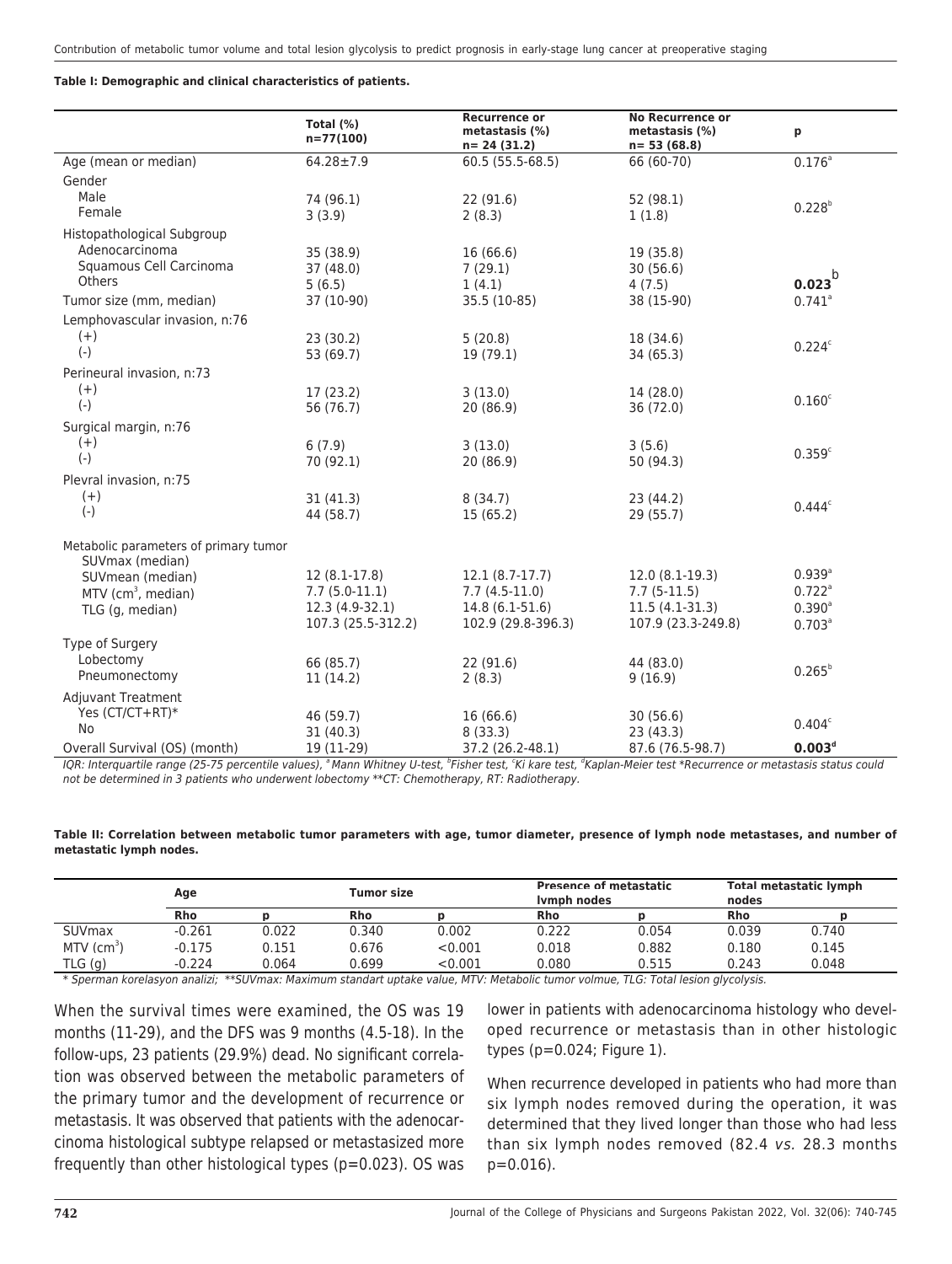**Table III: Multivariate analyses of clinicopathological and metabolic parameters of FDG-PET/CT predictive of prognosis.**

|                                 | <b>HR</b> | Model A $(%$ (%95 GA) |              |       | <b>HR</b> | <b>Model B (%95 GA)</b> |              |       |
|---------------------------------|-----------|-----------------------|--------------|-------|-----------|-------------------------|--------------|-------|
|                                 |           | Lower                 | <b>Upper</b> | p     |           | Lower                   | <b>Upper</b> | p     |
| Age                             | 1.08      | 0.97                  | 1.20         | 0.166 | 1.09      | 0.99                    | 1.21         | 0.093 |
| Gender (male)                   | 1.00      | 0.14                  | 7.31         | 0.998 |           |                         |              |       |
| SUVmax                          | 1.30      | 0.81                  | 2.09         | 0.285 |           |                         |              |       |
| SUVmean                         | 0.55      | 0.24                  | 1.26         | 0.156 | 0.82      | 0.67                    | 1.02         | 0.069 |
| $MTV$ (cm <sup>3</sup> )        | 0.93      | 0.88                  | 0.99         | 0.014 | 0.94      | 0.90                    | 0.99         | 0.010 |
| TLG(q)                          | 1.01      | 1.00                  | 1.02         | 0.022 | 1.01      | 1.00                    | 1.01         | 0.015 |
| Grade-1 (Reference)             |           |                       |              |       |           |                         |              |       |
| Grade-2                         | 0.02      | 0.00                  | 0.17         | 0.000 | 0.05      | 0.01                    | 0.29         | 0.001 |
| Grade-3                         | 0.18      | 0.02                  | 1.74         | 0.138 | 0.30      | 0.06                    | 1.43         | 0.131 |
| Recurrence or metastases        | 12.40     | 2.98                  | 51.55        | 0.001 | 7.00      | 2.15                    | 22.84        | 0.001 |
| Visceral pleural invasion $(+)$ | 2.20      | 0.61                  | 7.96         | 0.228 |           |                         |              |       |
| Surgical margin $(+)$           | 0.32      | 0.05                  | 2.02         | 0.225 |           |                         |              |       |

\*Model A: model consisting of all the variables to be corrected, Model B: Optimal model; \*\*SUVmax: Maximum standard uptake value, SUVmean: Mean standard uptake value, MTV: Metabolic tumor volume, TLG: Total lesion glycolysis, HR: Hazard Ratio.



**Figure 1: Distribution of tumor histology by survival time for recurrence or metastasis.**

The 2-year survival rate was found to be 75.6%. A decrease in OS was observed in patients who developed recurrence (37.2 months) compared to patients who did not (87.6 months) (p=0.003, Figure 2). In patients who developed metastases, the OS was found to be 30.8 months, and it was found to be significantly lower than others (75.5 months) (p=0.001).

It was revealed that the overall survival of stage 1 patients was longer than stage 2 and 3 (p=0.046, Figure 2). It was observed that men who developed metastases lived longer than women (73.6 vs. 11 months  $p=0.011$ ). Survival was numerically lower in patients with visceral pleura invasion, PNI, LVI, and >3 lymph nodes, but no statistically significant difference was determined. In the linear regression analysis, the factors that most affected survival was the development of metastasis and advanced stage, respectively (p<0.014, and p=0.022).



**Figure 2: (A) Distribution of survival time by stage (B) Distribution of recurrence or metastasis by overall survival time.**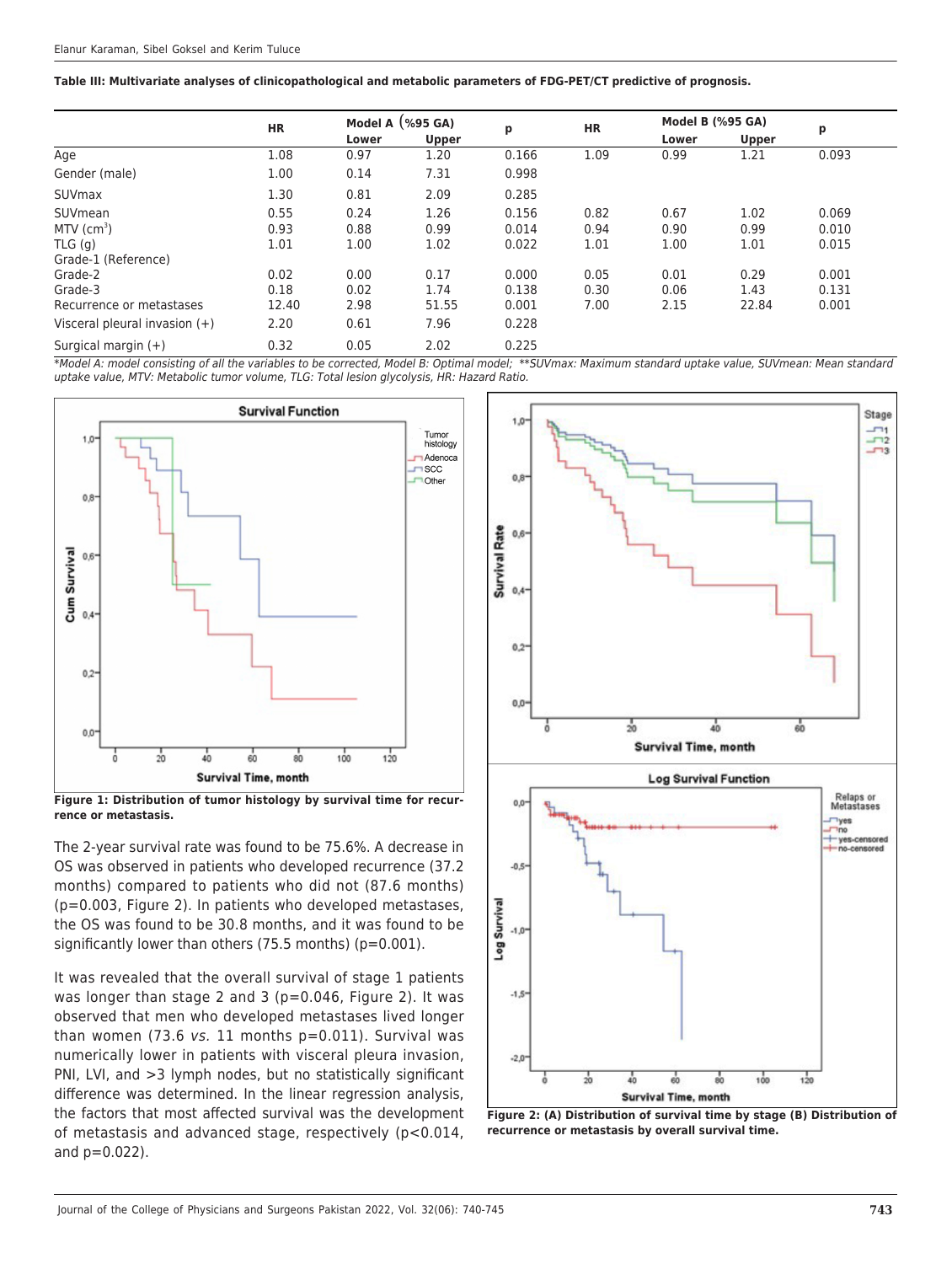Prognostic factors of the disease were analysed using Cox-regression analyses. High MTV ( $p=0.014$ , and  $p=0.01$ ) and TLG ( $p=0.022$ ; and  $p=0.015$ ) values of primary tumor on preoperative FDG-PET/CT, presence of Grade 2 disease (p<0.001; and p=0.001), development of recurrence  $(p=0.001;$  and  $p=0.001)$  were determined as factors affecting the prognosis negatively. Parameters that independently affect OS in the COX regression analysis are shown in Table III.

#### **DISCUSSION**

Lung cancer is the leading cause of cancer-related deaths in the world, and the 5-year survival rate is below 20% when all stages are taken into account.<sup>8</sup> FDG-PET/CT, which has been used in the diagnosis, staging, and treatment response evaluation in lung cancer in recent years, provides information about tissue metabolism and standard cross-sectional methods.<sup>1</sup> MTV and TLG parameters obtained in FDG-PET/CT scans show metabolic tumor volume and tumor metabolic activity in three dimensions.<sup>6</sup> The contribution of metabolic parameters of FDG-PET/CT to estimate prognosis in various cancer types has been investigated. SUVmax is associated with tumor size in many studies, and it is a poor prognostic marker in some studies.<sup>5,9,10</sup> MTV, and TLG are prognostic parameters that predict survival better than SUVmax.<sup>11</sup> A meta-analysis conducted in 2016 showed that high SUVmax, MTV and TLG values estimated the risk of relapse or death<sup>5</sup>. The conflicting results on the SUVmax parameter can be attributed to the fact that it is affected by many factors (patient's weight, plasma glucose level, patient preparation). $^{12}$ 

Tumor size is one of the factors affecting prognosis. It was thought that metabolic tumor parameters would increase with high tumor diameter and predict survival, but this was shown in some studies but not others. $13,14$  This study also showed a relationship between metabolic parameters of FDG-PET/CT and increased tumor diameter. As the tumor volume increases, MTV and TLG will inevitably increase if necrosis has not developed. In addition, it has been reported that there are different metabolic involvement among histological types of the tumor.<sup>6,13,15</sup> In this study, no relationship was found between histological subtypes and metabolic parameters, but it was found that patients with adenocarcinoma had a more aggressive course. Aggressive course due to histology has also been observed in some studies in the literature.<sup>16</sup> It is known that metabolic parameters of FDG-PET/CT increase as the stage increases. $17$  It has been shown that level of metabolic parameters of FDG-PET/CT was increased, especially in the T stage. In these patients with 40.3% T1 and 34.8% lymph node involvement, it is thought that the N stage may have determined the stage, and as a result, there is no relationship between the level of metabolic parameters of FDG-PET/CT and the stage of the disease.

The prognostic contribution of MTV has been demonstrated in many studies.<sup>7,18</sup> Even in early-stage patients, 18F-FDG-PET/CT is important in terms of identifying the high-risk patient group.<sup>5</sup> TLG, which is considered the ideal parameter of viable tumor metabolism, is an independent prognostic factor for both OS and progression-free survival in patients with NSCLC.<sup>19</sup> High TLG was related with decreased OS in patients with operated lung adenocarcinoma.<sup>6</sup> High MTV and TLG values negatively affect survival regardless of histology, grade, stage, and operation type in this study.

It has been shown that metabolic parameters of FDG-PET/CT can also be used to evaluate treatment response in patients receiving chemotherapy and radiotherapy.<sup>20</sup> Lung cancer is a heterogeneous group, and it is thought that many biological, molecular, and clinical factors affect the course of the tumor. As a result of advances in technology and treatments (immunotherapy and targeted therapies) in the future, it is hoped that patients with lung cancer will be caught early, high- -risk groups will be identified, and survival will be extended with effective treatments.

The limited number of clients and the brief follow-up period were the factors limiting our study. Our advantages were that the study was conducted in a single-center, patient preparation stage before FDG-PET/CT, waiting time and FDG doses were standard, each patient was taken with the same FDG-PET/CT device, and a single nuclear medicine specialist re-evaluated all patients after the study was designed.

### **CONCLUSION**

In early-stage NSCLC patients, MTV and TLG values, which can predict clinical course, recurrence, and even prognosis, can be obtained with FDG-PET/CT scanning while performing initial staging. Indication of these metabolic parameters, which can be obtained in all FDG-PET/CT examinations without extra cost and effort, will guide the clinician in post-operative patient management. Thus, it is hoped to prolong survival with close follow-up and effective treatments by identifying high-risk patients even at diagnosis.

#### **PATIENTS' CONSENT:**

Since our study was a retrospective cohort study, patient consent was not obtained. Data usage permission and ethics committee application approval were obtained from the center where the study was conducted.

#### **COMPETING INTEREST:**

The authors declared no competing interest.

#### **AUTHORS' CONTRIBUTION:**

EK, KT: Conception and design of work, obtaining data of patients who were operated on, the analysis and interpretation of, data, revision of work, drafting the article and revising it critically for important intellectual content, final approval of the version to be published, agreement to be accountable for all aspects of the work in ensuring that questions related to the accuracy or integrity of any part of the work are appropriately investigated and resolved.